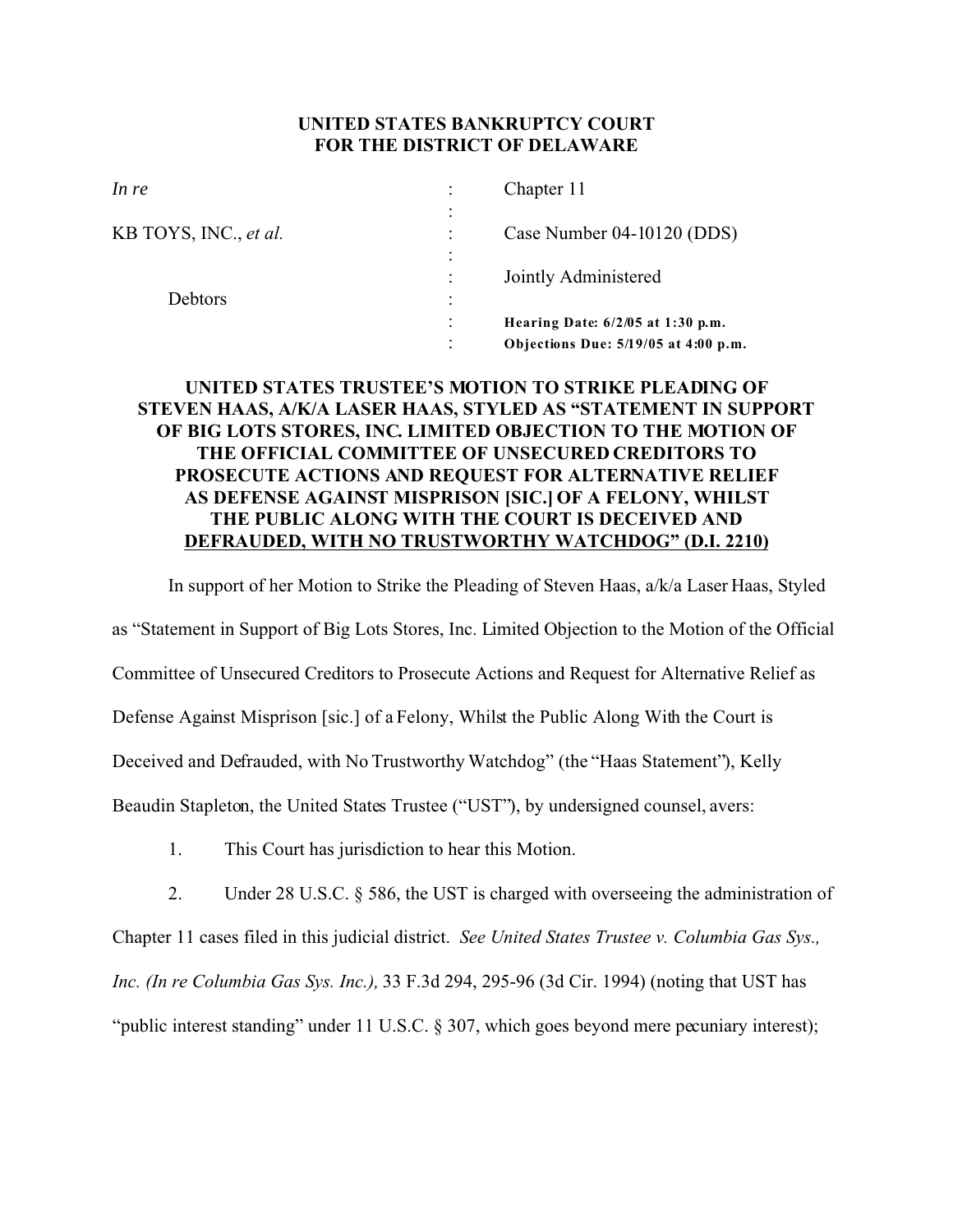*Morgenstern v. Revco D.S., Inc. (In re Revco D.S., Inc.)*, 898 F.2d 498, 500 (6<sup>th</sup> Cir. 1990) (describing the UST as a "watchdog").

3. Under 11 U.S.C. § 307, the UST has standing to be heard on this Motion.

4. On April 27, 2005, Steven Haas, also known as Laser Haas, filed the Haas Statement, purporting to support Big Lots, Inc.'s limited objection to a motion filed by the Creditors' Committee seeking authority to prosecute certain claims and causes of action which the estate allegedly holds against third parties.

5. Mr. Haas is not a party in interest in these jointly administered cases. He is not listed in any of the Debtors' schedules as a creditor of any of the estates, and he has not filed a proof of claim against any of the Debtors.<sup>1</sup> Mr. Haas is not an equity security holder; none of the Debtors is a public company. Mr. Haas does not purport to be a party to an executory contract or unexpired lease with any of the debtors. He does not purport to be an administrative creditor of any of the estates, nor has he been employed as a professional in these cases. His name appears on the docket only in connection with the filing of the Haas Statement.

6. Mr. Haas does not have any stake in the outcome of the instant Chapter 11 case; he holds no legally protected interest herein. Thus, he is not a party in interest in this case and is not entitled to raise, appear and be heard on any issues herein. 11 U.S.C. § 1109(b); *In re James Wilson Assoc.*, 965 F.2d 160, 169 (7<sup>th</sup> Cir. 1992).

7. In fact, the Haas Statement does not actually seek any relief. Instead, it simply uses this Chapter 11 case as an additional forum to express Mr. Haas's views of certain matters that are presently pending before the United States Bankruptcy Court for the District of Delaware

<sup>&</sup>lt;sup>1/</sup>The claims bar date established by order of this Court was July 16, 2004.